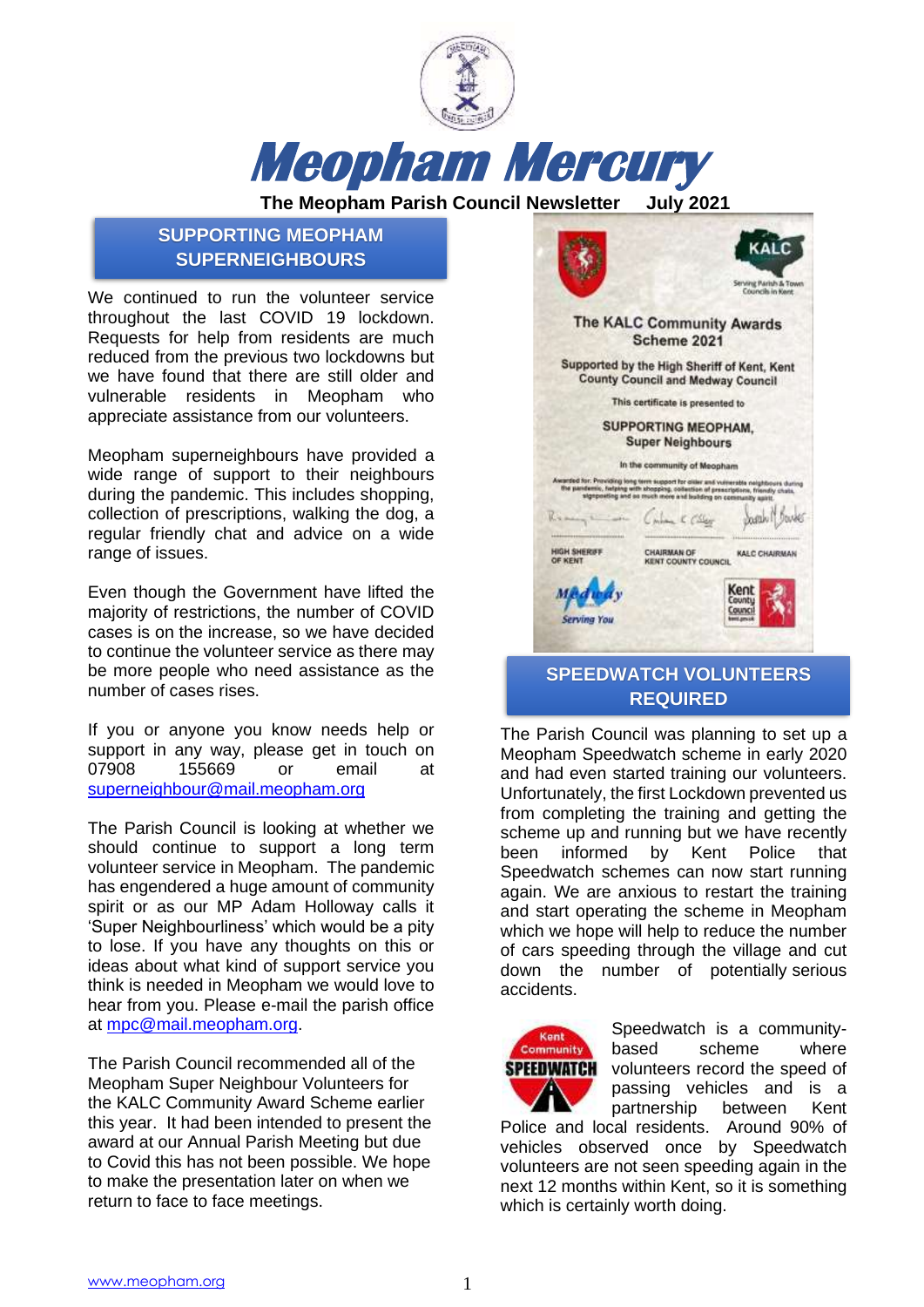For personal reasons several of our volunteers are no longer able to help with the scheme so we are looking for several more people who can spare a few hours a month on this very worthwhile initiative we would love to hear from you. Please register your interest with Nicki Jerram at assistantclerk@meopham.org.

## **MEOPHAM SECONDARY SCHOOL PLANNING APPLICATION**

Meopham Secondary School recently submitted a planning application for proposed two form entry expansion which would have involved the erection of a new free standing two storey school building plus parking and landscaping works.

Meopham Parish Council objected strongly to this application predominately on the grounds of the additional volume of traffic from outside the area that the proposed expansion would generate. The Council backed up its objection with an independent traffic report. We are pleased to report that this application has now been withdrawn. We would like to thank County Councillor Bryan Sweetland for his support regarding the council's objections to this application.

# **KCC BUS CONSULTATION**

KCC would like to know what would make bus travel more attractive to you. Follow the link to answer the two quick questions to tell them your thoughts on this and subscribe for further updates - <https://letstalk.kent.gov.uk/busfuture>

# **INFORMATION FROM VOLUNTEER GROUP, MEOPHAM FEEDING THE HOMELESS**



Meopham Feeding the Homeless (MFH) are a group of local volunteers from Meopham and the surrounding areas who cook, bake and supply food and essential items to rough sleepers and vulnerable people in Gravesend. This is done via The Daytime Hub and The Table in Gravesend.

The Hub is based at the Methodist Church in

Gravesend and as well as providing food it also helps with advice, showers, laundry and clothing. They have recently launched a crowdfunding page to help the Hub buy a much needed new cooker.

[https://www.justgiving.com/crowdfunding/meo](https://www.justgiving.com/crowdfunding/meopham-feedinghomeless?utm_term=7bw) [pham-feedinghomeless?utm\\_term=7bw](https://www.justgiving.com/crowdfunding/meopham-feedinghomeless?utm_term=7bw)

Any help residents can give towards this worthy cause would be much appreciated. If you would prefer to donate by cheque, please send a cheque made out to 'The Daytime Hub Gravesend Methodist Church' to the Parish office at the Windmill and we will arrange for it to be forwarded to MFH.

The Table is run entirely by volunteers and operates several nights a week outside Greggs in Gravesend.



MHF was set up at the start of the pandemic as a group of local people were concerned for the welfare of rough sleepers and vulnerable people during these unprecedented times.

MFH have also arranged for items to be donated, including tents, sleeping bags and essential items of clothing. Costcutters in Meopham regularly donate food, as does Glovers Butchers. At Christmas last year over 40 individually prepared gift boxes were donated to the guests who were extremely grateful. A similar exercise will be carried out this year. All of this wouldn't be possible without the support and kind donations from the wider community.

The MFH volunteers are to be congratulated on their generosity and their dedication to supporting the homeless and vulnerable in Gravesend. They are truly an inspirational group of people.

## **MEOPHAM TENNIS CLUB – NOW OPEN TO NON-MEMBERS**



Meopham lawn tennis club has been a central part of the village since 1913 and has seen many changes since then. The latest addition has been

the resurfacing of the 2 rear courts to artificial clay which is safer to use when damp and the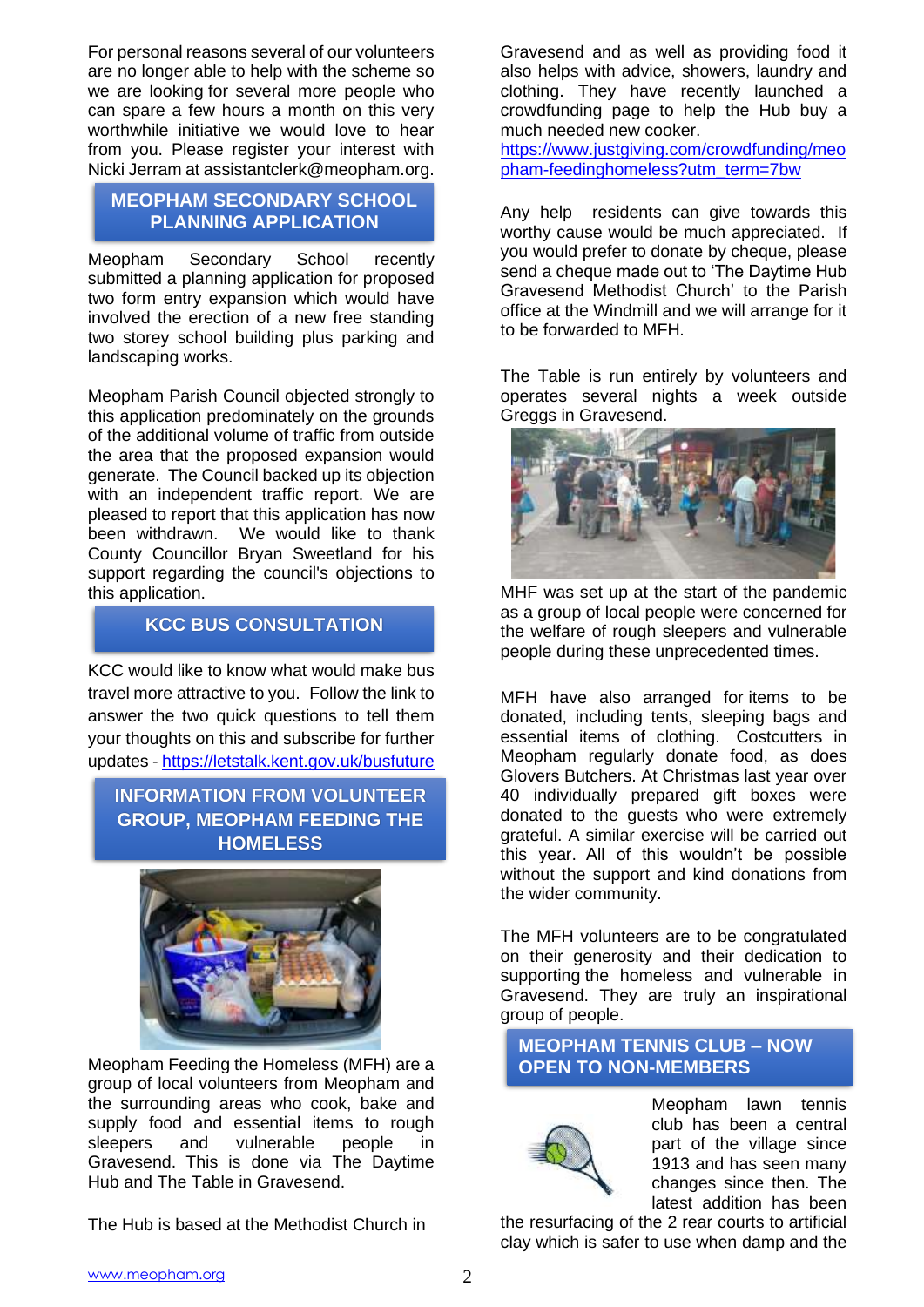imminent addition of floodlights to those courts to allow for winter play on dark evenings. The club also now runs an outreach program into local schools and has started a pay and play option so that you can book courts and play even as a non-member. Non-members can also join in our friendly social sessions and group coaching lessons, details of which are on the club website under member info.

#### <https://clubspark.lta.org.uk/MeophamLTC>

All are welcome to pop down, make new friends and have fun getting fit.

### **MEOPHAM WINDMILL**

You may have noticed the scaffolding on Meopham Windmill! KCC, owners of the Windmill, are carrying out urgent health and safety repair work to the platform area around the windmill. Work on this is due to be completed in late summer. This however, is just the first stage of the proposed work to be carried out. The next stage of restoration will be to lower the cap and sails to repair them. We are hoping to be able to share further details and plans from KCC with you all shortly.

As we get nearer to being able to open the Windmill to the public, the Windmill Trust, the charitable trust who manage it on behalf of KCC, would welcome new members to assist in their work. If you are interested, please contact Malcolm Wanmer on 01474 812004 or email: [malcwanmer@icloud.com](mailto:malcolmwanmer@icloud.com)

## **NOTICEBOARDS IN THE PARISH**

We have installed the new 3 bay noticeboard at Judson's Pavilion. We are now in the process of purchasing another noticeboard to replace the old one at Camer Parade. This should be installed on site in September.

Don't forget that if you wish to display a notice, please contact the Clerk for a noticeboard number to display your A5 poster. Please ensure you display notices in the correct public section on all the noticeboards. Commercial notices are *not* permitted.

# **JUDSON'S RECREATION GROUND – TRIM TRAIL EQUIPMENT**

Thank you to everyone who took the time to complete our survey on Trim Trail equipment for the play area. Following the positive response received for the new equipment, the results from this were used to support our grant application to FCC Communities Foundation. The grant was submitted in June for 3 pieces of trim trail equipment suitable for children up to 13 years of age. We will know if our application has been successful in mid-September.



## **NEW AFFORDABLE HOUSING SCHEME FOR MEOPHAM**

Residents will have noticed that the former Police Houses in Wrotham Road near to the Windmill have recently been demolished and building work has commenced. The Parish Council is very pleased to announce that a new affordable housing scheme is being built on the site. Gravesham Borough Council (GBC) have selected Gravesend Churches Housing Association (GCHA) to develop, own and manage the houses. GCHA are a small local Housing Association providing social and affordable housing in Gravesend, Dartford and Maidstone. For more information about GCHA please visit their website gcha.org.uk

Nine three-bedroom houses with gardens are being built together with parking spaces. The houses will be built and ready for letting in early Spring 2022 and let at affordable rents. More details about the rents will be available later on this year. The properties will be allocated to people who have a local connection with Meopham either through living, working or having relatives who live in the Parish. If you or someone you know would like to be considered for a house you must be registered on the GBC housing waiting list. Please contact GBC at The Civic Centre, Windmill Street, Gravesend DA11 1AU for further details of the scheme and for information about how to register on the Council housing waiting list.

The Parish Council will give residents updates on the progress of this housing scheme and is looking forward to working in partnership with GBC and GCHA on this much needed development of rented affordable homes in Meopham for local people.

#### **LOWER THAMES CROSSING CONSULTATION**

Highways England have announced an upcoming Community Impacts Consultation which will run from **14 July to 23.59 on 8**